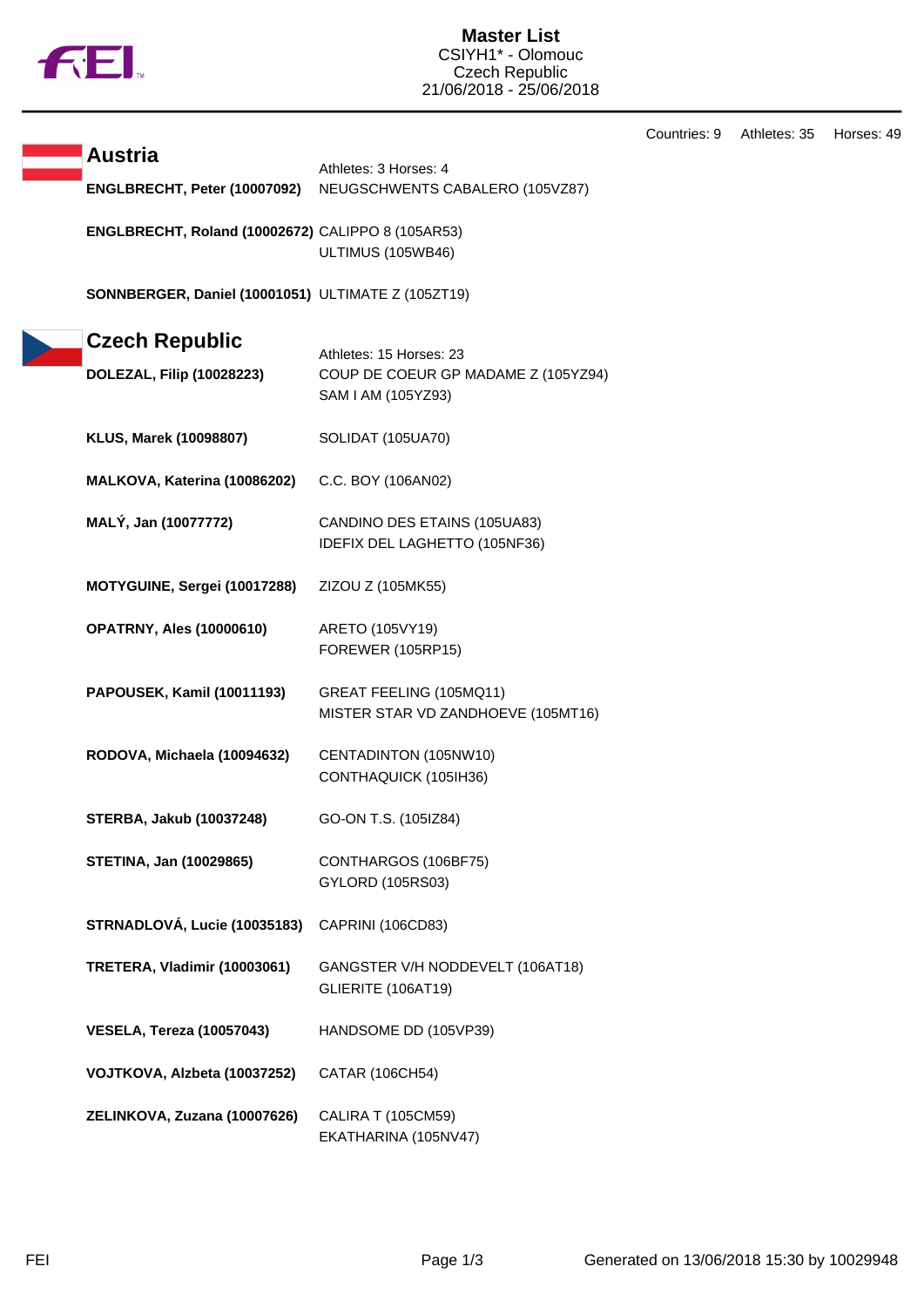

| Germany                                              | Athletes: 3 Horses: 5                               |
|------------------------------------------------------|-----------------------------------------------------|
| <b>HOLZ, Thomas (10017377)</b>                       | <b>COUPEX (105CW67)</b><br>DE LUETT 2 (105MN16)     |
| MAIER, Lisa-Maria (10086175)                         | <b>HARRIET (105OL48)</b>                            |
| <b>SPREHE, Jörne (10001766)</b>                      | <b>HOT EASY (105RF10)</b><br>SALVATORE 29 (105RV12) |
| <b>Hungary</b>                                       |                                                     |
| <b>HORVÁTH, Balázs (10000814)</b>                    | Athletes: 3 Horses: 3<br>PM QUINTERA (105RL35)      |
| HUGYECZ, Mariann (10002161)                          | CAMILL (105OJ01)                                    |
| <b>MÁRIÁS, Sára (10085469)</b>                       | <b>MEDALL (105RT68)</b>                             |
| <b>Italy</b>                                         | Athletes: 3 Horses: 3                               |
| <b>BROTTO, Fabio (10016424)</b>                      | CORTHAGO Z (106Cl52)                                |
| TURCHETTO, Roberto (10002657) GRAPPENMAKER (105XB13) |                                                     |
| <b>TURTURIELLO, Francesco</b><br>(10001340)          | MATRUSCHKA VD CAATSHOEVE (105WA79)                  |
| Lithuania                                            | Athlete: 1 Horses: 2                                |
| PETROVAS, Andrius (10011105)                         | <b>HARVEY RG (105QT26)</b><br>REMEMBER ME (105FJ42) |
| <b>Poland</b>                                        |                                                     |
| KIERZNOWSKA, Aleksandra<br>(10117343)                | Athletes: 3 Horses: 4<br>HILBERT Z (106AA89)        |
| KIERZNOWSKI, Hubert (10001618) QUALITO Z (105RO70)   |                                                     |
| KOSZUCKA, Malgorzata                                 | CALLIHALL (105QT19)                                 |
| (10105027)                                           | CHEPETTANO (105QT15)                                |
| <b>Slovakia</b>                                      |                                                     |
| <b>CIBERE, Radovan (10068389)</b>                    | Athletes: 3 Horses: 3<br>ELEGANCE (105NL28)         |
| <b>HORVATH, David (10130263)</b>                     | SALANA (105MT94)                                    |
| <b>SILLO, Radovan (10002578)</b>                     | SENJOR CATELLO (106BI43)                            |
| <b>Sweden</b>                                        | Athlete: 1 Horses: 2                                |